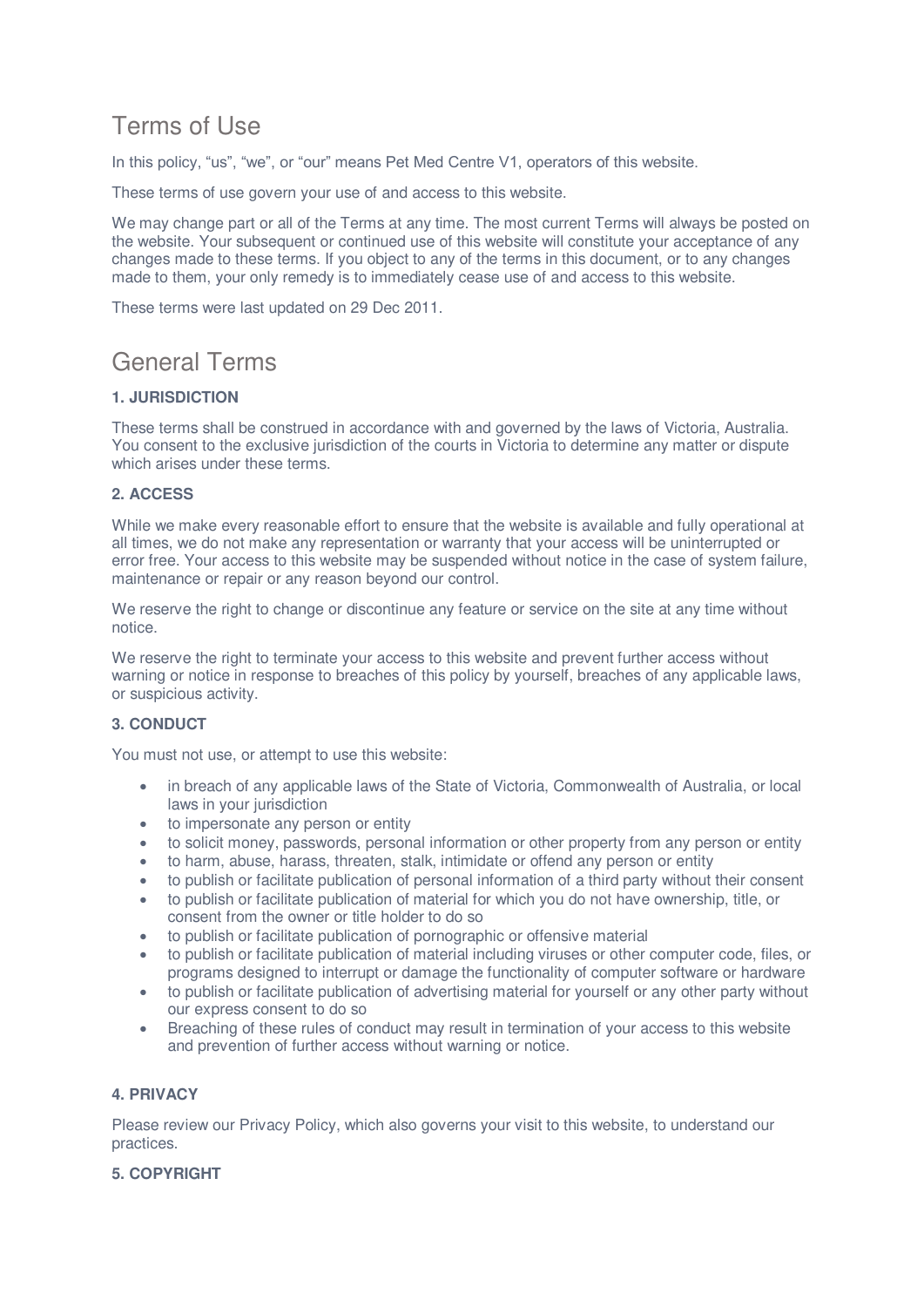Except where expressly provided to the contrary by these terms, you do not have any right, title or interest in or to any proprietary rights relating to the website.

This website may contain material that is protected by copyright, trademark, and other laws. Except where expressly provided to the contrary, you may only reproduce and distribute the material on the website for your own personal, non-commercial use. Material published on or sourced from this website must not be used, stored, reproduced, published, altered, or transmitted in any form or by any means in whole or in part without our prior written consent, with the following exceptions:

- Where such use, reproduction, etc, constitutes Fair Use under the Copyright Act
- Where such use, reproduction, etc, is undertaken by normal processes on your computer only (such as your web browser's cache).

### **6. THIRD PARTIES**

Certain areas of this website may contain links to external websites. These external websites do not form part of this website and are not within our control. We do not accept any responsibility for the contents of any third-party website.

Certain areas of this website may display third party advertising. Our display of this advertising should not be construed in any way as an endorsement or recommendation of the advertising network, advertiser, or their products or services.

Certain areas of this website may provide the ability to contact third parties. If you contact any third party as a consequence of visiting this website, we do not accept any responsibility for any communications or activity (including but not limited to business transactions) between yourself and the third party.

### **7. LIMITATION OF LIABILITY**

Your use of this website is undertaken at your own risk.

To the extent permitted under the Trade Practices Act 1974 and other relevant legislation, this website and all information, content, materials, products and services included or otherwise made available are provided on an 'as is' basis, unless otherwise specified. We make no representations or warranties of any kind, express or implied, as to the accuracy of information on this website.

By continued use of this website, you agree that we will not be held liable for any damages of any kind arising from the use of this website or from any information, content, materials, products or services therein, unless otherwise specified in writing.

In the case of goods or services supplied or offered via this website, our liability will be limited to the amount paid by yourself (excluding any shipping and/or handling charges) for those goods and services.

## Purchasing Online

## **1. MINIMUM AGE AND LEGAL CAPACITY**

Purchasing products or services on this website is restricted to individuals 18 years of age or older. Individuals below the age of 18 may have purchases made on their behalf by a parent or guardian.

Should we suffer any loss or damage as a result of a transaction entered into by a minor, we reserve the right to seek compensation for such losses from the parents or guardians of the minor who caused the order to be placed.

### **2. ACCURACY OF PRODUCT DESCRIPTION**

All products and services listed on this website are described to the best of our abilities and using the information available to us at the time. Care is taken to ensure that this information is correct, but we cannot eliminate the possibility of:

• Human error in entry of information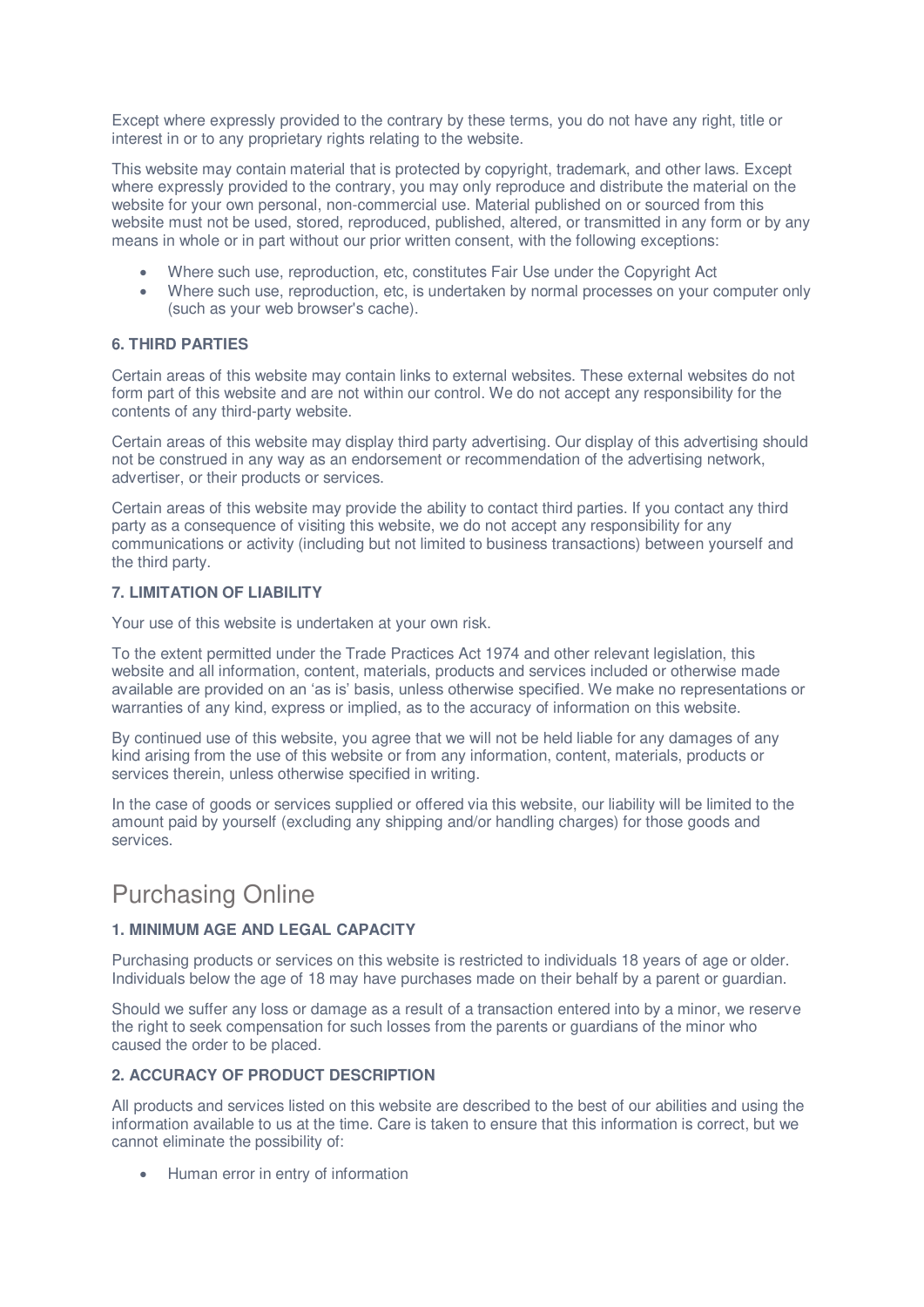- Incorrect information provided to us by suppliers or distributors
- Failure of suppliers or distributors to supply updated information to us

We reserve the right to change any information including but not limited to pricing, specifications, descriptions, or product names without notice.

### **3. PAYMENT**

All orders on this website must be pre-paid before fulfilment. All orders are placed in Australian dollars.

In the case that you pay for an order with your credit card, we do not store your credit card number on our servers, however it may be retained by our payment gateway provider in circumstances where this is required.

In the case of offline payment, we will contact you to arrange payment. This process must be completed before your order can ship.

In cases where your payment for an order fails for reasons including but not limited to insufficient card credit, or cheque dishonour, we do not warrant that stock will be held until an alternate payment method is available or the original payment method made to function.

### **4. PRICES AND TAXES**

Prices are displayed to Australian visitors of this website (unless otherwise marked) including GST if applicable to the product, and in Australian Dollars.

If we determine that you are in a foreign country, we may display prices to you without GST and/or in alternate currencies.

### **5. RETURN POLICY**

In the case of purchase of a physical product from this website which satisfies one or more of the following cases we will gladly arrange a refund or exchange of the product:

- The product proves faulty within 14 days of receiving the product and/or date of invoice
- The product does not match its description as provided when sold
- The product received is not the product ordered
- The product has been damaged in transit

Please contact us immediately if any of the above occurs to arrange a return. Products returned without prior notice will be rejected.

Please ensure that returned products are safely packed in their original packaging. We will not be held liable for damage to products incurred during return shipping.

Refunds will be issued to the extent required by the Trade Practices Act 1974 (Cwth) and Sale of Goods Act 1958 (Vic). No part of these terms of use is to be taken as an express or implied repudiation of our obligations under these pieces of legislation.

### **6. TAX INVOICE**

Upon completion of your order, we will supply a Tax Invoice to you in the form of an email. Please ensure that the email address you have provided us is correct.

### **7. SECURITY**

We use industry-standard SSL encryption where applicable to protect the privacy of information in transit between this website, yourself, and our suppliers including payment gateways.

You acknowledge that the security of communications sent by electronic means cannot be guaranteed. You provide information to us via the internet at your own risk. We cannot accept responsibility for misuse or loss of, or unauthorised access to, your personal information where the security of information is not wholly within our control.